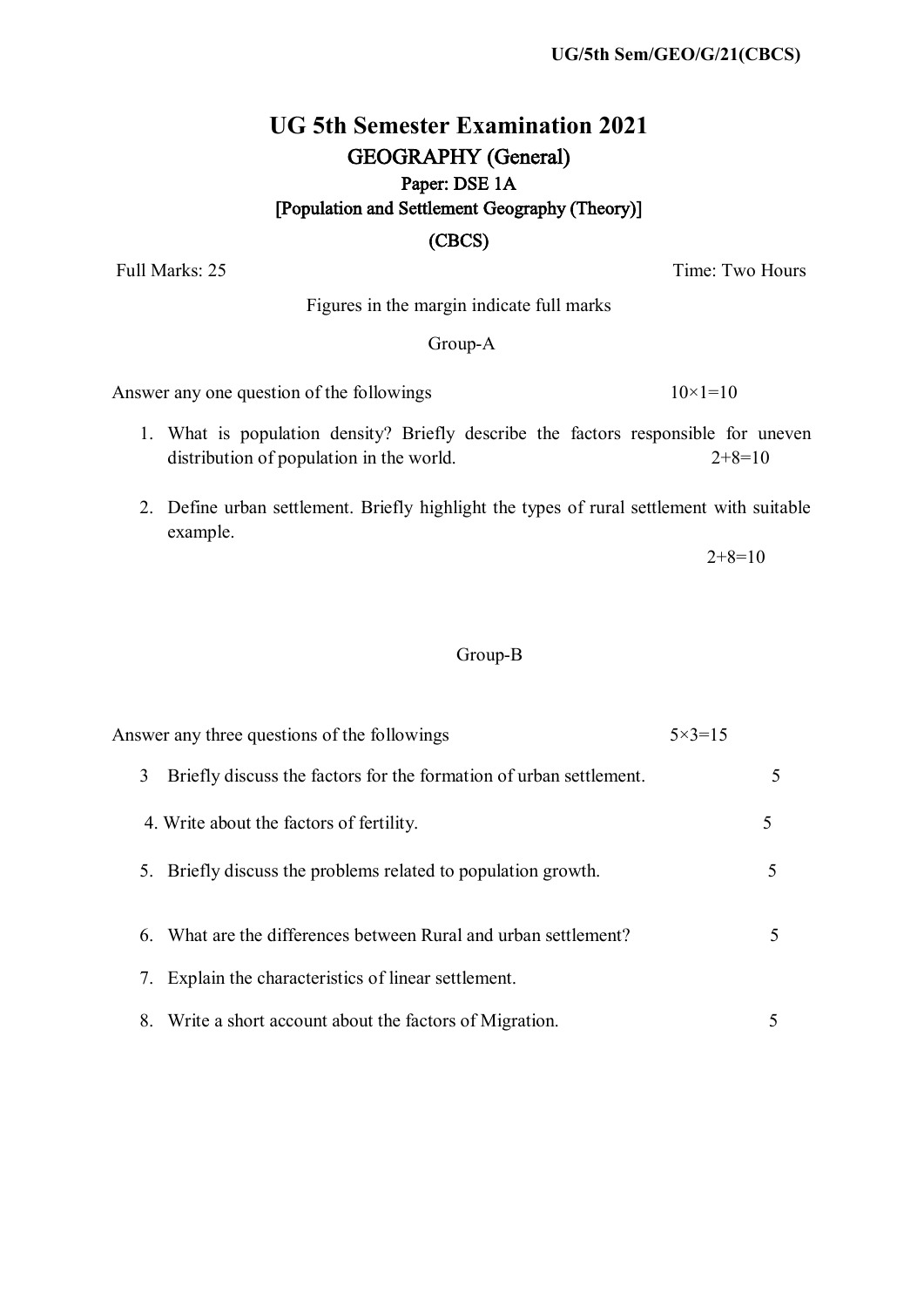## বঙ্গানুবাদ বিভাগ - ক

যে কোনো একটি প্রশ্নের উত্তর দাও - $50 \times 5 = 50$ 

১) জনঘনত্ব কি? পৃথিবীর অসম জনসংখ্যা বন্টনের নিয়ন্ত্রকগুলি সংক্ষেপে বিবরন দাও।  $2 + b = 20$ 

২) পৌরবসতির সংজ্ঞা দাও। উদাহরনসহ গ্রামীন বসতির প্রকারগুলি সংক্ষেপে বনর্না করো।  $2 + b = 50$ 

## বিভাগ - খ

যে কোনো তিনটি প্রশ্নের উত্তর দাও  $x \in \mathcal{S} \times \mathcal{S}$ 

| ৩) পৌর বসতি গড়ে ওঠার নিয়ন্ত্রকগুলি সংক্ষেপে লিখ।         | Œ |
|------------------------------------------------------------|---|
| 8) প্রজননের নিয়ন্ত্রকগুলি লিখ।                            | Q |
| ৫) জনসংখ্যা বৃদ্ধি সম্পকিত সমস্যাগুলি সংক্ষিপ্ত বিবরন দাও। | Œ |
| ৬) গ্রামীন ও পৌর বসতির পার্থক্যগুলি কি কি?                 | Œ |
| ৭) রৈখিক বসতির বৈশিষ্ট্যগুলি আলোচনা করো।                   | Œ |
| ৮) পরিব্রাজনের নিয়ন্ত্রকগুলি সংক্ষেপে বনর্না দাও।         |   |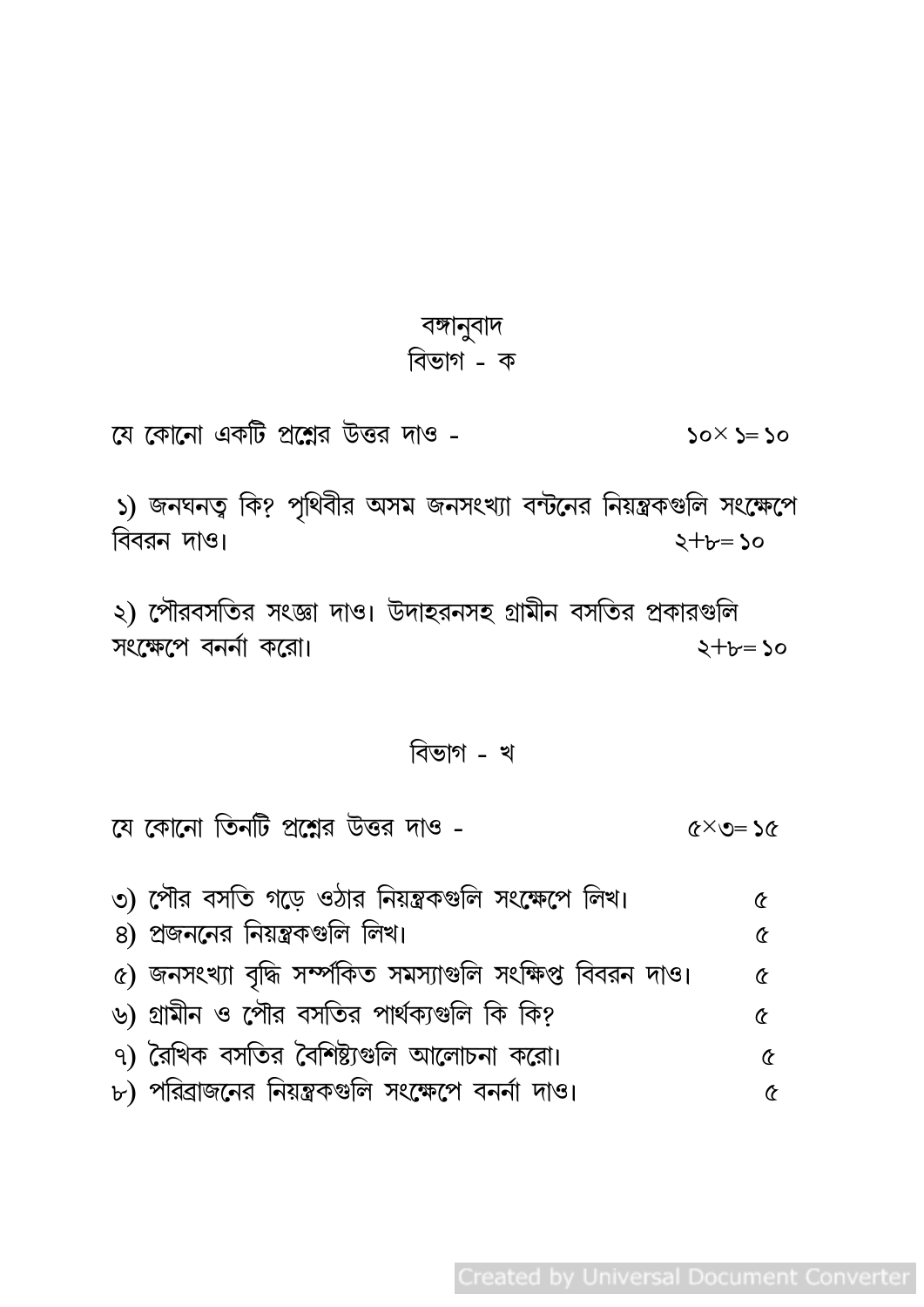#### **UG/DSE-1A/SEM-5/ 21(CBCS)**

## **2021**

### **GEOGRAPHY (General) Semester 5 (GENA) Paper: DSE-1A SET-1 Social Geography & Cultural Geography (CBCS)**

Full Marks: 25 Time: Two Hours

*The figures in the margin indicate full marks* 

### **Group-A**

|    | Answer any <b>one</b> question                                                 | $10x1=10$                     |
|----|--------------------------------------------------------------------------------|-------------------------------|
| 1. | Write down, in details, about the scope and content of social                  | 10                            |
|    | geography.                                                                     |                               |
| 2. | The branch of social geography is incomplete without the inclusion of $8+2=10$ |                               |
|    | cultural geography---Explain.                                                  |                               |
|    | <b>Group-B</b>                                                                 |                               |
|    | Answer any <b>three</b> questions                                              | $5x3=15$                      |
| 3. | Describe the linkages between sociology and social geography.                  | 5                             |
| 4. | Distinguish between the concepts of 'class' and 'caste' with the               | 5                             |
|    | reference of India.                                                            |                               |
| 5. | Shortly discuss the adaptation of Eskimo in cold climate.                      | 5                             |
| 6. | Make short notes on cultural hearth and cultural region.                       | $2\frac{1}{2} + 2\frac{1}{2}$ |
| 7. | Explain the importance of language in understanding the cultural               | 5                             |
|    | diversity in India.                                                            |                               |
| 8. | Give a definition of cultural landscape.                                       | 5                             |